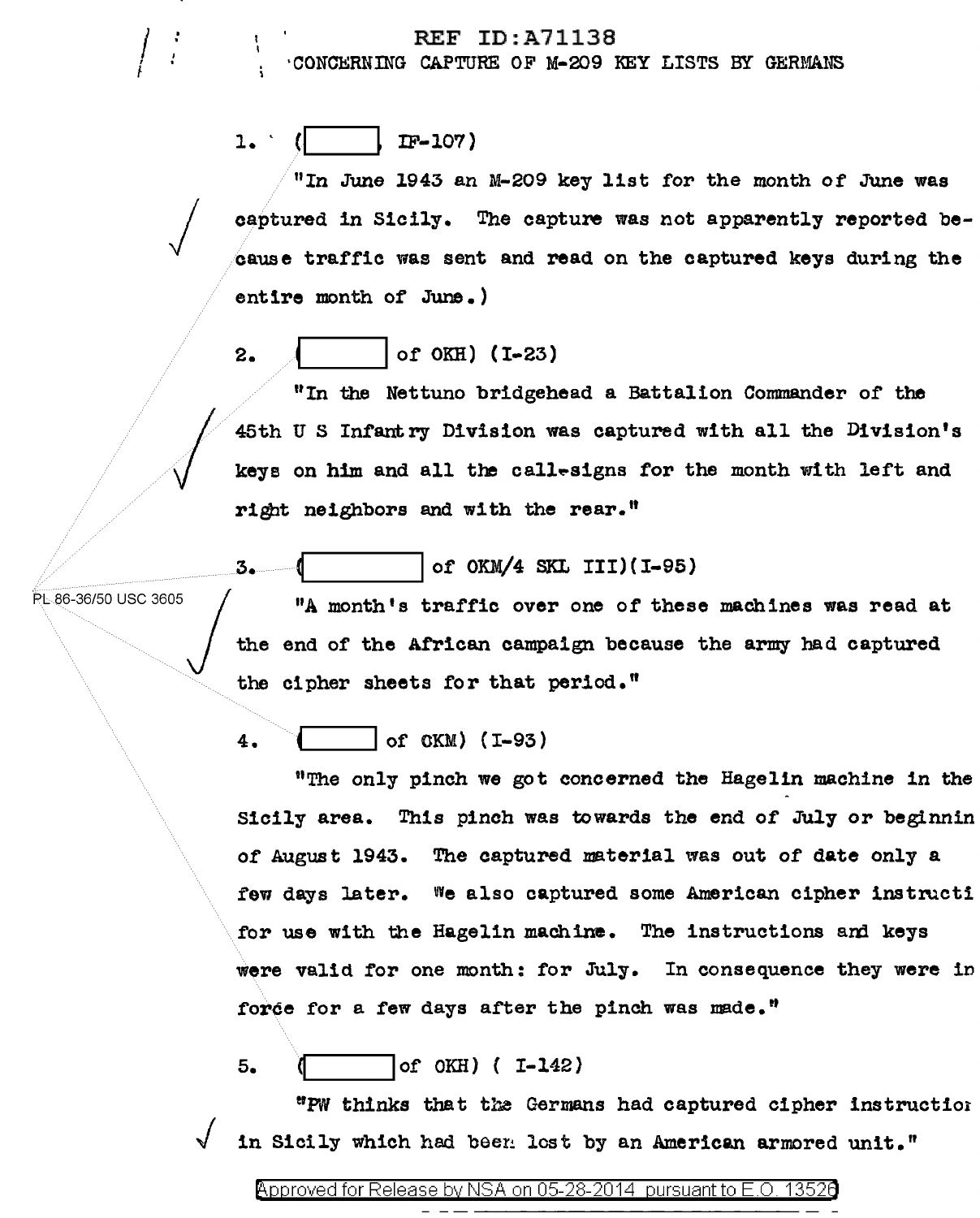$\overline{a}$ .  $\overline{a}$   $\overline{R}$   $\overline{R}$   $\overline{R}$   $\overline{r}$   $\overline{r}$   $\overline{r}$   $\overline{r}$   $\overline{r}$   $\overline{r}$   $\overline{r}$   $\overline{r}$   $\overline{r}$   $\overline{r}$   $\overline{r}$   $\overline{r}$   $\overline{r}$   $\overline{r}$   $\overline{r}$   $\overline{r}$   $\overline{r}$   $\overline{r}$   $\overline{r}$   $\overline$ Air Force traffic they were able to get up to the minute weather reports from monitoring the radio-telephone conversations, and from traffic of the Sea Rescue aircraft which passed Syko and also clear text messages. (I-109)

 $5.$   $\overline{\phantom{a}}$  an evaluator with OKH, claimed that in 1942 the Germans had been able toreconstruct a very complete picture of the United States Army organization from their intercept of plain-text transmissions within the United States. File indexes of Army officers down to Captain, names of units, and the location of these units were compiled. This information was given to the General Staff who issued pocket manuals of the United States Army. According to  $\vert$  it was claimed that 95% of the information contained in these volumes came from radio intercept.  $($ (NB. I do not like  $|$  ... ... ... istatement because I have not been able to check his veracity. This in spite of the fact there are other references which do mention German intercept of radio traffic within the United States, and of several references where? mention is made of the existence of sucih a manual.. It is quite possible that  $\vert$  is correct, but my impression is that most of

PL 86-36/50 USC 3605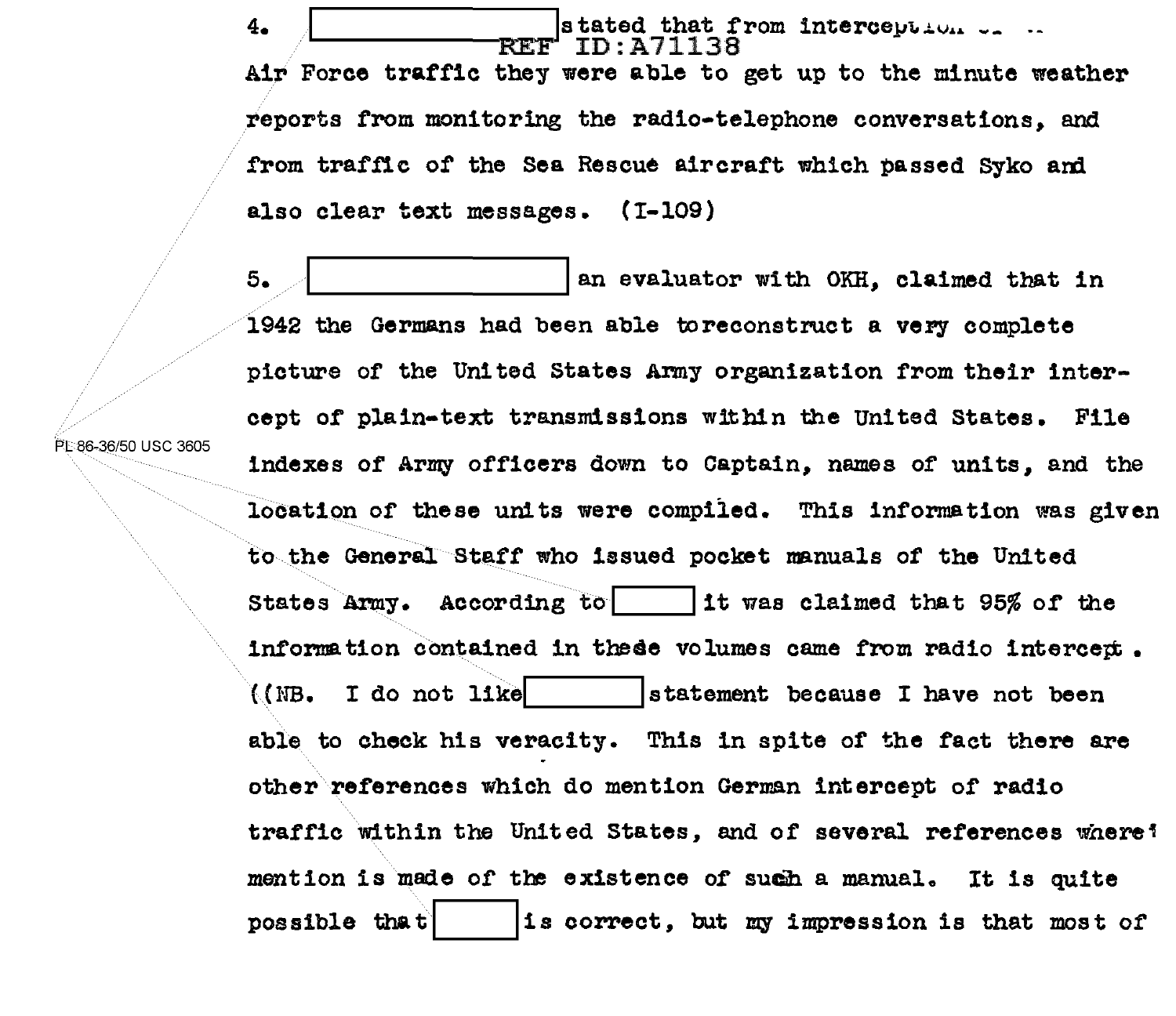## REF  $ID: A7\overline{1}138$

his information came from hear-say. It is true that he worked as an evaluator on the consolidation of reports from various Signal Intelligence units and may have been in a position to have accurate knowledge. On the other hamd he was only a Sgt. in the German Army and I do not believe the average German soldic was in a position to have access to such knowledge.))) (I-76)

Slidex:  $\parallel$  mentioned our Slidex and remarked that the traffic was broken with ease every day, mainly because of the stereotyped messages, usually dealing with the weather. The idea was to go out and have a look at the weather and then rep[86\_ <sup>36150</sup>USC 3605 turn to deal with the massages. (I-74)

> (of OKH) stated that the 117th Recon Troop of the VI Corps used a system similar to Slidex, having e. much larger card and usingcomplete alphabets on both the vertical and horizontal strips, which changed only every 30 days. This system differed from Slidex in that "no clear text was used". (I-76)

> Combined Assault Code: "For inter-Allied traffic in landing operations the Combined Assault Code was produced by the Combined Communications Board, Washington. There are presumably two identical series of this 3-letter code, which is used only unenciphered. One of them is used in the Mediterranean and the second on the Channel coast. The 4-letter pronouncealbe indicator of the latter begins with "A", of the former with "B". The followingindicators appeared: ADCO, first appeared 28/4/44 in training traffic. AGOG first appeared 6/6/44. After we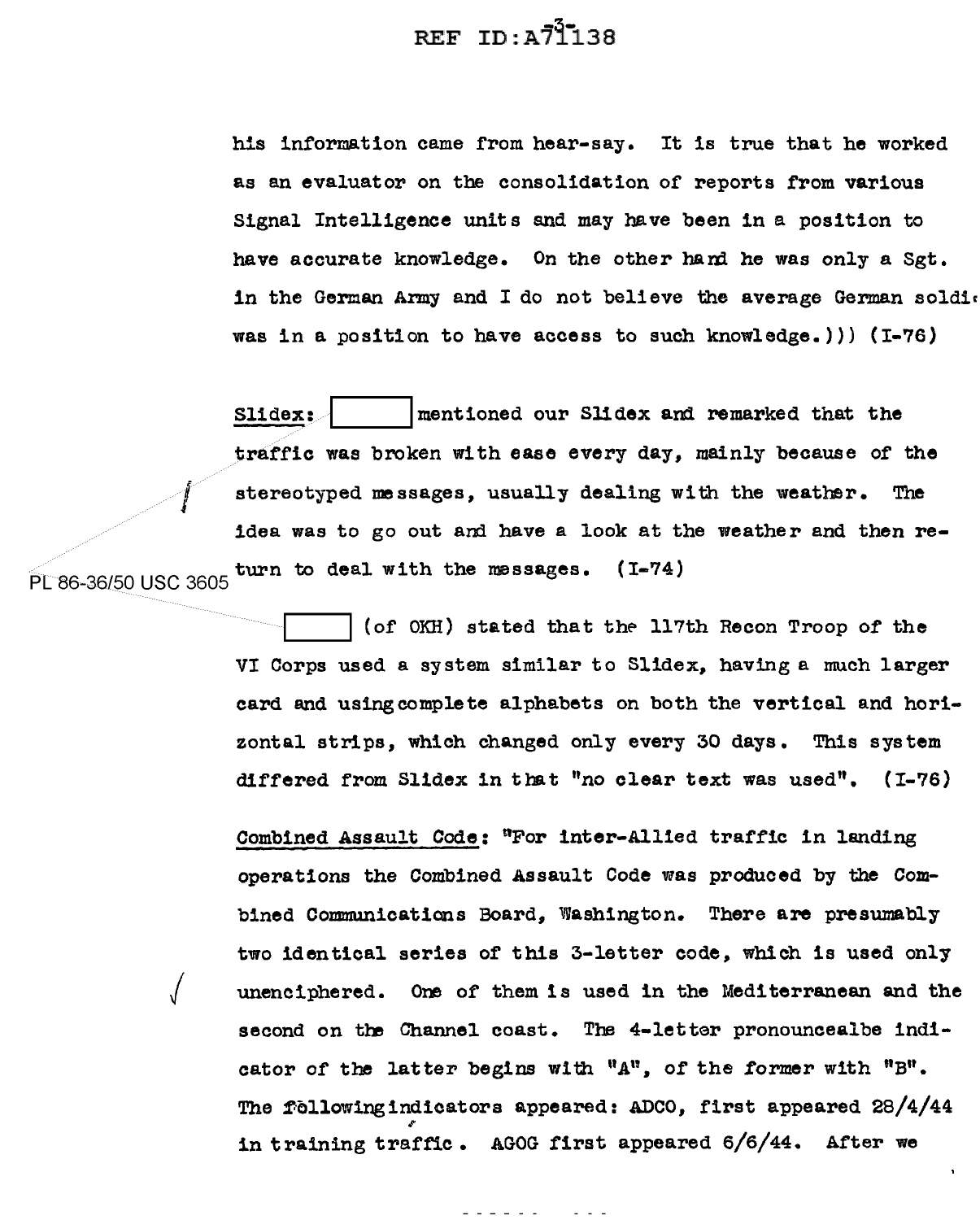REF ID:A71138

had already made good progress in interpreting it we captured it and it was thereupon prematurely withdrawn. ALBA appeared  $21/6/44$ . AMID appeared  $24/8/44$ , and AQUA appeared 28/10/44. We succeeded in decoding ALBA, AWID, and AQUA quite extensively. The messages contained reports of supply convoys and organizational measures in the invasion areas. Recently they were largely weather reports. The volumn of traffic, which at the start of the invasion, was over 100 messages a day, has in the meantime sunk to two to four messages a day." (D-15)

((According to our records 1n Security, the CAC was a 3 letter, two part, unenciphered code intended to provide security only in the initial stages of amphibious operations. It was first used in the North African invasion. Different code books were used for each new invasion. Our security studies indicate some  $400$  messages and a crib needed for partial reconstruction.)))

Bomber Code: Used by U S 8th Bomber Command and IX Bomber Command.

Daily change was made at 1800 hours. <sup>#</sup>It often happened that captured codes from air craft shot down at night were recovered so promptly that they were available next morning at the start of the 8th Air Force's operation." ( I-109)

PL 86-36/50 USC 3605

Rekoh:  $|$  of OKL). "In order to become familiar with the contents of Rekoh card messages, which were used by the Americans on the Atlantic Ferry routes, one day's traffic, which was especially favorable, and consisted of about 60 messages, was deciphered in mid-March of 1944 by the 16th Company of LNR 3 in Angers. The evaluation section was not especially interested in